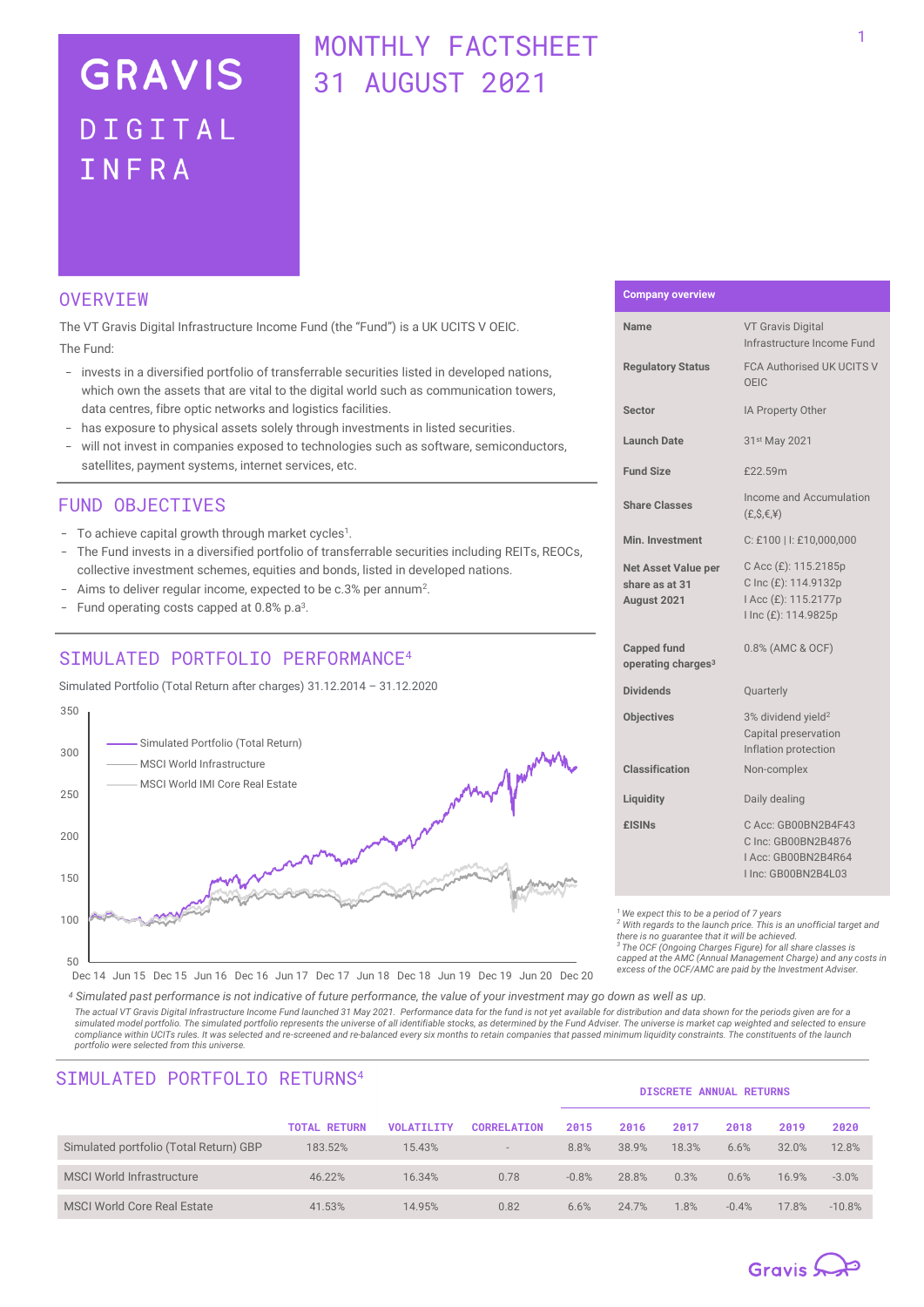# MONTHLY FACTSHEET 31 AUGUST 2021

# FUND ADVTSFR'S REPORT

#### **"Bolstered by the growth of e-commerce, modern logistics warehouses look set to continue to prosper as businesses battle to provide online shoppers with a variety of goods and faster delivery times."**

Over the course of August 2021, the NAV of the Fund increased from 108.7664p to 115.2185p (C Acc GBP). During the same period, the global real estate index<sup>1</sup> rose by 2.56%, and the global infrastructure index<sup>2</sup> rose by 2.38%. The continued positive NAV increase reflects the strong positive investor sentiment towards the digitalisation mega trend to which the Fund is exposed.

The strategy of the Fund is to invest in a globally diversified portfolio of specialist real estate and infrastructure companies that are likely to benefit from the digitalisation mega trend, a trend that will see digital technologies change the way in which we work, play and live. The Fund primarily invests in four broad sub-sectors of digital infrastructure that support this revolution: data centres, fibre optic networks, logistics warehouses and mobile communication towers. Each are physical in nature, generate contractual income and own assets with long life expectancies.

The Fund benefits from an unconstrained approach to investing, with the Investment Adviser constructing a portfolio of the best-inclass digital infrastructure companies listed in developed markets. The Fund seeks exposure to the champions of the digital infrastructure world without the volatility and risks associated with the emerging markets. From a property-type perspective the Fund is diversified across key digital infrastructure assets. At the end of August, 46.4% of the portfolio was invested in logistics warehouses, encompassing both e-commerce fulfilment centres and urban 'last mile' logistics facilities, 24.9% in mobile communication towers, 22.1% in data centres, and 5.2% in fibre optics networks and battery storage.

Bolstered by the growth of e-commerce, modern logistics warehouses look set to continue to prosper as businesses battle to provide online shoppers with a greater variety of goods and faster delivery times. Around the world the coronavirus pandemic acted as an accelerant for online shopping. In the UK, e-commerce as a proportion of all retailing<sup>3</sup> increased from 19.8% prior to the pandemic to 27.7% in August. Without the pandemic induced step-change that occurred last year this rate of e-commerce penetration was not expected to occur for at least another five years. A similar change can also be observed in the US where it is estimated that e-commerce now represents 18.6% of total retail sales compared to 15.9%<sup>4</sup> prior to the pandemic.

The rapid growth in e-commerce has increased the demand for most types of warehouse and distribution space. From giant, purpose built, highly automated, warehouses, used by the

likes of Amazon, through to smaller last mile distribution centres located on the periphery of major conurbations and occupied by third party logistics companies. The Fund's investments in logistics assets are diversified across 14 specialist listed property owners. These investments range in size from US listed Prologis (7.3% portfolio weight), with a \$99.6bn market cap and the largest listed logistics REIT in the world, down to the likes of Japanese listed CRE Listed REIT (2.6% portfolio weight), the owner of modern logistics properties in the Tokyo metropolitan area.

According to research from Prologis, in the US, the vacancy rate fell by 40bps from Q1 to Q2 to 4.1%<sup>5</sup> . With high quality warehouse space in scarce supply, it is of no surprise that rents are estimated to have increased across the board. Prologis forecasts that in 2021, in the US, "net effective market rent growth will set a record, exceeding 10%".

Against a backdrop of strong occupier demand and constrained supply of new space logistics REITs have been increasing their dividends. For example, Prologis increased its Q2 dividend per share by 8.6% year-on-year; Segro (5.0% portfolio weight) increased its interim dividend by 7.2%, its seventh year in a row; and Singaporean-listed Mapletree Logistics Trust (2.3% portfolio weight) increased its quarterly distribution by 5.7% year-on-year.

Looking ahead, the ongoing fourth industrial revolution; a revolution characterised by new technology supported by new digital infrastructure, is likely to create compelling, long-term investment opportunities. The Investment Adviser believes that the portfolio is very well positioned to capture the continuing growth of specialist digital infrastructure companies and the appetite amongst investors for high quality assets, generating reliable income, managed by dedicated and focused experts.

#### Matthew Norris, CFA

Investment Adviser Gravis Advisory Ltd matthew.norris@graviscapital.com

<sup>1</sup> *MSCI World Core Real Estate Index* <sup>2</sup> *MSCI World Infrastructure Index*

- <sup>3</sup> *RSI: Internet: All Retailing excl auto fuel: All Bus: SA: proportion of retail*
- <sup>4</sup> *Digital Commerce 360 analysis of US Department of Commerce*

*data* <sup>5</sup> *Prologis Research, Industrial Business Indicator*

Gravis Advisory Limited is owned and managed by Gravis Capital Management Ltd ("Gravis").

Gravis Capital Management (GCM) was established in May 2008 as a specialist investor in property and infrastructure and now manages c.£3.9bn of assets in these sectors in the UK. GCM entered into a strategic partnership with ORIX Corporation in January 2021.

Gravis Advisory Limited is also the Investment Adviser to the c.£823m VT Gravis UK Infrastructure Income Fund, the c.£360m VT Gravis Clean Energy Income Fund and the c.£68m VT Gravis UK Listed Property Fund.

#### **Fund Advisers**

**Matthew Norris** is lead adviser to the VT Gravis Digital Infrastructure Income Fund and the VT Gravis UK Listed Property Fund.

Matthew has over two decades investment management experience and has a specialist focus on real estate securities.

He was previously at Grosvenor with responsibility for investing in global real estate securities including the highly successful global logistics strategy. He joined Grosvenor from Fulcrum Asset Management and Buttonwood Capital Partners where he ran international equity strategies which incorporated exposure to real estate equities.

**George Nikolaou** is responsible for investment analysis and research, covering listed infrastructure and real estate. He joined Gravis in 2021 having spent 7 years working as a portfolio manager and analyst within the investment management sector. George has obtained a MSc Finance and Investment from the University of Durham and a BSc Economics from the University of Athens and is a CFA Charterholder.

#### **Sales Contacts**

Cameron Gardner 07835 142763 cameron.gardner@graviscapital.com

Ollie Matthews 07787 415151 [ollie.matthews@graviscapital.com](mailto:ollie.matthews@graviscapital.com)

Robin Shepherd 07971 836433 [robin.shepherd@graviscapital.com](mailto:robin.shepherd@graviscapital.com)

Nick Winder [07548 614184](tel:07548%20614184) nick.winder@graviscapital.com

William MacLeod 07836 695442 [william.macleod@graviscapital.com](mailto:william.macleod@graviscapital.com)

#### **Dealing**

Valu‑Trac 01343 880344 Digitalinfrastructure@valu-trac.com